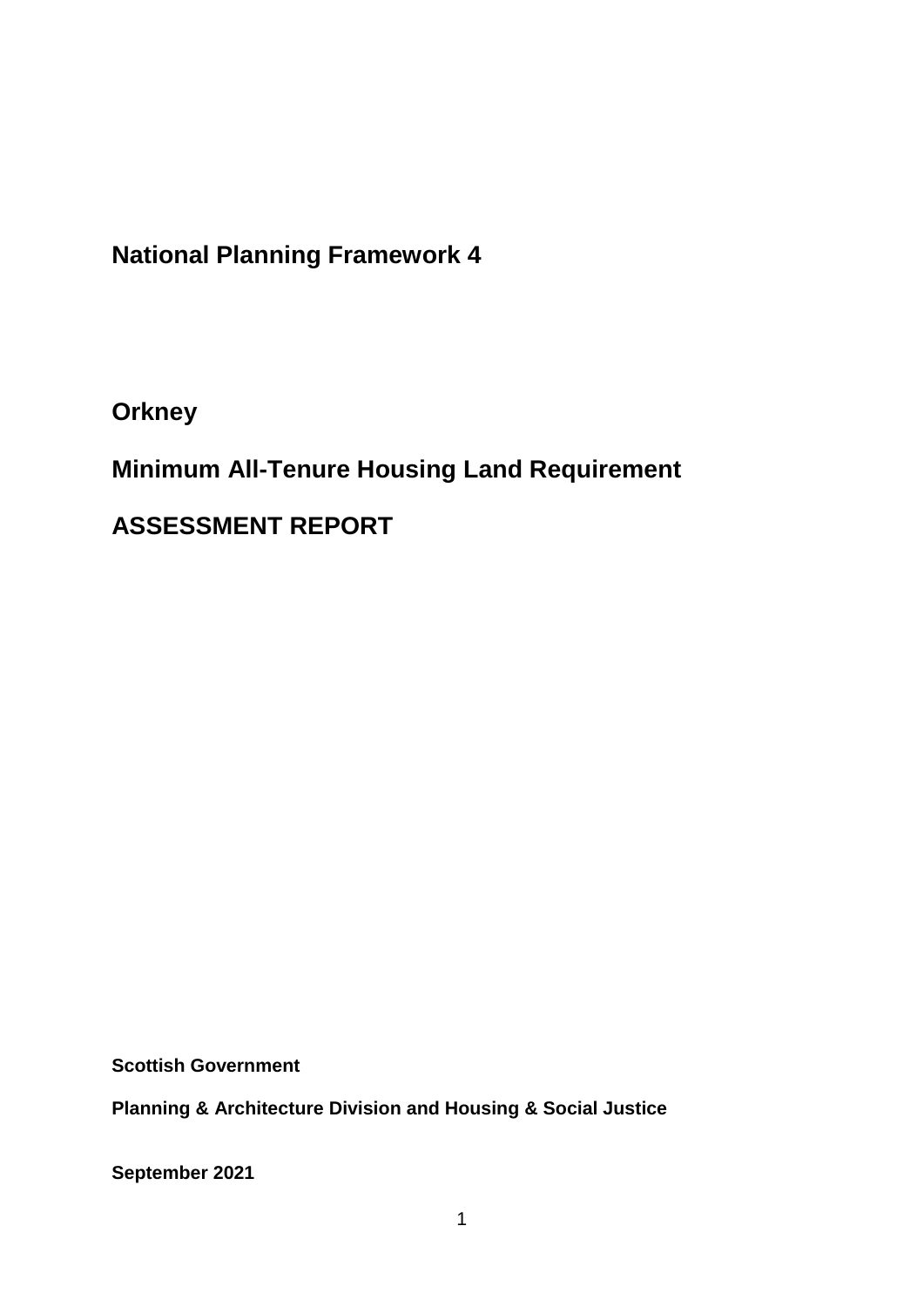| <b>CORE OUTPUTS ASSESSMENT</b> |                                                                                                                                                                                                                                                                                                                                                                                                                                                                                                                     |                                                     |                                               |  |  |  |
|--------------------------------|---------------------------------------------------------------------------------------------------------------------------------------------------------------------------------------------------------------------------------------------------------------------------------------------------------------------------------------------------------------------------------------------------------------------------------------------------------------------------------------------------------------------|-----------------------------------------------------|-----------------------------------------------|--|--|--|
| 1                              | <b>Locally Adjusted Estimate</b>                                                                                                                                                                                                                                                                                                                                                                                                                                                                                    |                                                     |                                               |  |  |  |
|                                |                                                                                                                                                                                                                                                                                                                                                                                                                                                                                                                     | <b>Initial</b><br><b>Default</b><br><b>Estimate</b> | Locally<br><b>Adjusted</b><br><b>Estimate</b> |  |  |  |
|                                | <b>Orkney</b>                                                                                                                                                                                                                                                                                                                                                                                                                                                                                                       | 450                                                 | 1,600                                         |  |  |  |
|                                | The locally adjusted estimate is primarily driven by adjustments to the newly<br>forming households. Orkney Islands Council consider the initial default<br>estimate (450) to be very low when compared with previous 10 year period<br>when 1,450 houses were completed (Housing statistics quarterly update: new<br>housebuilding and affordable housing supply - gov.scot (www.gov.scot)). An<br>adjusted estimate of 1,600 is suggested, which is more comparable with<br>completions from the previous decade. |                                                     |                                               |  |  |  |
| $\mathbf{2}$                   | <b>Household Projections (Newly-Forming Households)</b>                                                                                                                                                                                                                                                                                                                                                                                                                                                             |                                                     |                                               |  |  |  |
|                                | The Council proposed an alternative household projection which uses the<br>National Records of Scotland (NRS) 2018-based principal variant (300) and<br>the additional amount outlined below.                                                                                                                                                                                                                                                                                                                       |                                                     |                                               |  |  |  |
|                                | The response also outlines the positive net in migration context, noting that<br>between 2009 and 2019 1,440 more people moved to Orkney than moved<br>away. With an average household size of just over two people, this figure<br>represents around 70 households a year on average. The ten year net in-<br>migration figure of 700 is added to the 300 resulting in a total newly-forming<br>household of 1,000.                                                                                                |                                                     |                                               |  |  |  |
|                                | The reasons which the Council give for increasing this figure are possible<br>increase in rural living and homeworking as a result of the COVID-19<br>Pandemic and the Scottish Government drive to repopulate rural areas.                                                                                                                                                                                                                                                                                         |                                                     |                                               |  |  |  |
|                                | <b>Household Projection: Default Compared to Adjusted Estimates</b>                                                                                                                                                                                                                                                                                                                                                                                                                                                 |                                                     |                                               |  |  |  |
|                                |                                                                                                                                                                                                                                                                                                                                                                                                                                                                                                                     | <b>Default</b>                                      | <b>Adjusted</b>                               |  |  |  |
|                                | Orkney                                                                                                                                                                                                                                                                                                                                                                                                                                                                                                              | 300                                                 | 1,000                                         |  |  |  |
| 3                              | <b>Existing Housing Need</b>                                                                                                                                                                                                                                                                                                                                                                                                                                                                                        |                                                     |                                               |  |  |  |
|                                | <b>Existing Need: Default Compared to Adjusted Estimates</b>                                                                                                                                                                                                                                                                                                                                                                                                                                                        |                                                     |                                               |  |  |  |
|                                |                                                                                                                                                                                                                                                                                                                                                                                                                                                                                                                     | <b>Default</b>                                      | <b>Adjusted</b>                               |  |  |  |
|                                | Orkney                                                                                                                                                                                                                                                                                                                                                                                                                                                                                                              | 50                                                  | 250                                           |  |  |  |
|                                | The Council indicate that the Housing Need and Demand Assessment (HNDA)<br>uses the number of households on the social housing waiting list that have a<br>priority pass for social housing as a figure for existing housing need. It is                                                                                                                                                                                                                                                                            |                                                     |                                               |  |  |  |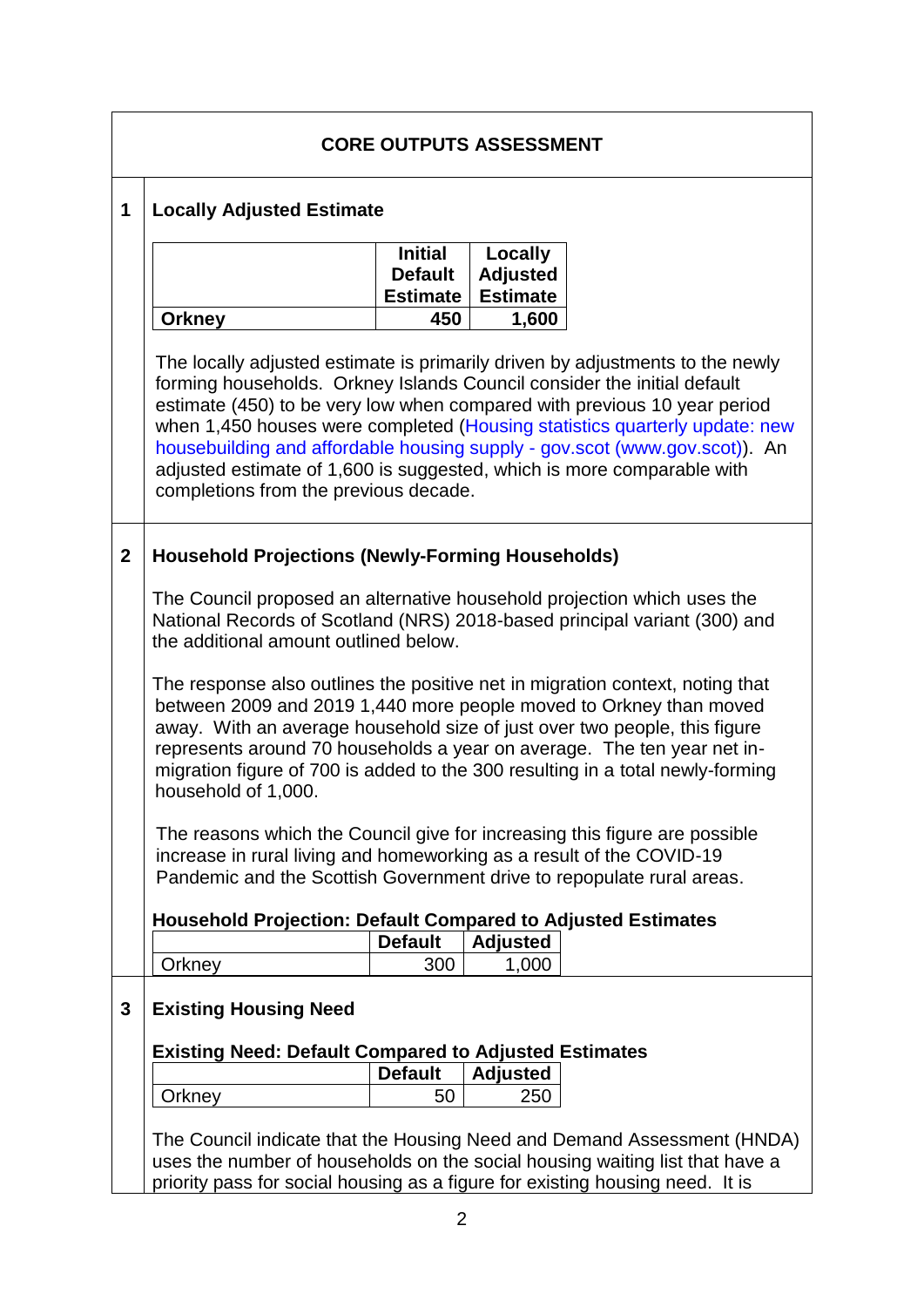noted that there is a common housing register for both the Council and Orkney Housing Association Ltd. It covers statutory issue such as homelessness, overcrowding, their current property being below appropriate standards or for policy reasons, including that they can evidence a need to live in a given community in order to give or receive support, supply the local labour market etc. The Council do not consider the waiting list figure covers all households currently in housing need but that it is a figure that can be evidenced. The initial response notes that the current waiting list has 849 households, of which 250 have a priority pass for rehousing.

### **4 Flexibility Allowance**

Council uses rural 30% flexibility.

### **CORE PROCESSES ASSESSMENT**

#### **1 Using the Response Template and Excel Calculator**

The Council has submitted their response as a word document rather than use the template. They have not submitted a copy of the Excel Calculator.

#### **2 Housing Market Partnership and Stakeholders Involvement**

A supplementary submission established that the Housing Market Partnership shares membership with our Housing Forum / House Build group. This has representatives from Council Services including Housing, Planning, Finance and Education. It also includes representatives from Orkney Housing Association Ltd, the Scottish Government and Scottish Water.

The National Planning Framework was discussed on 29 April 2021 and 27 May 2021. In addition it was discussed at a Senior Management Team meeting on 20 May 2021 which includes senior management representatives from across the Council.

The Council indicated that the Local Development Plan process ensures local developers have the opportunity to interrogate housing land supply figures and therefore calculations within the Housing Need and Demand Assessment. They work closely with local builders such as Orkney Builders Ltd.

**3 Joint Housing and Planning Senior Official Sign-Off**

Orkney Islands Council senior officers for housing and planning signed-off the submission.